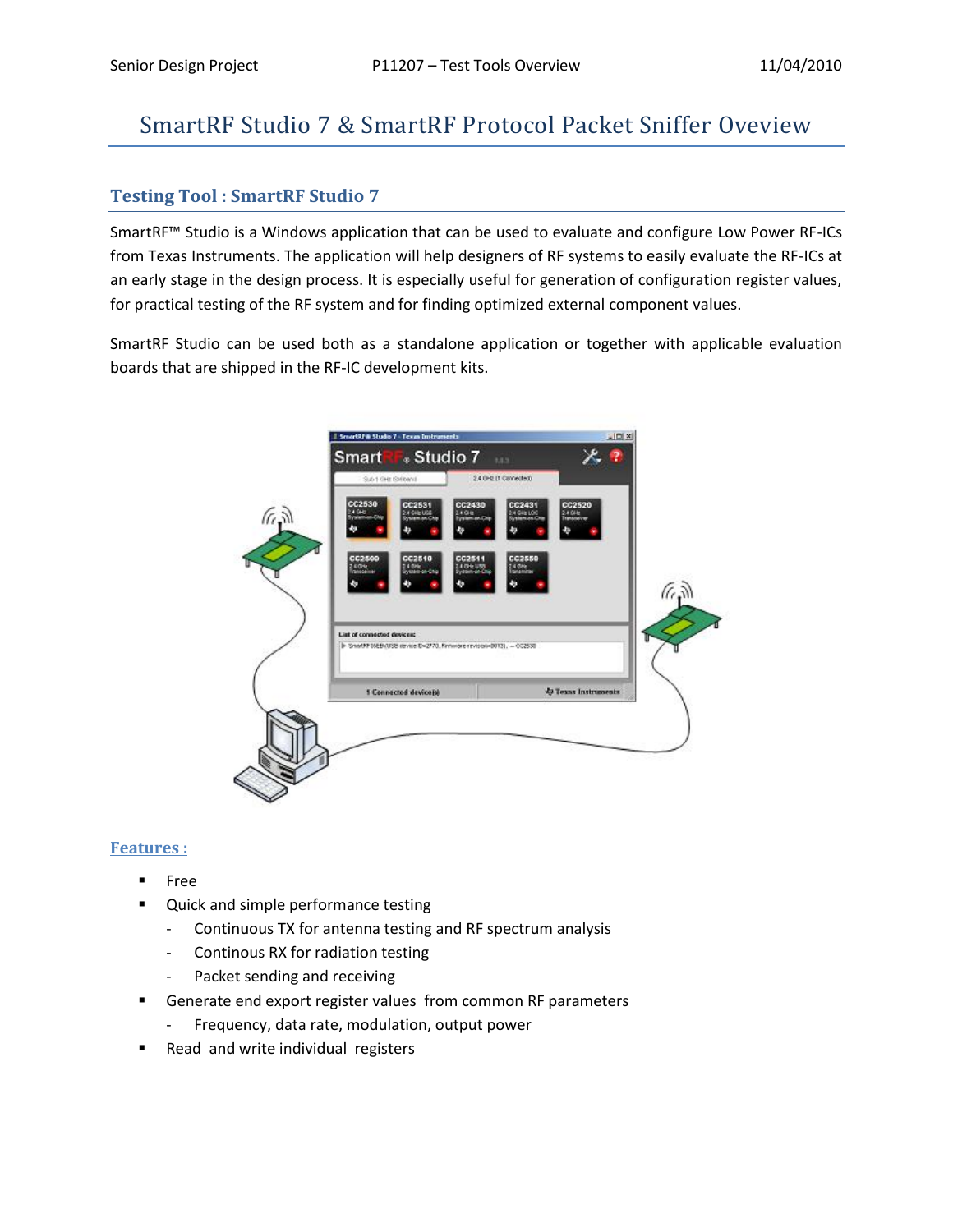## **Minimum Connection needed:**

Same as the debugging connection of the SoC

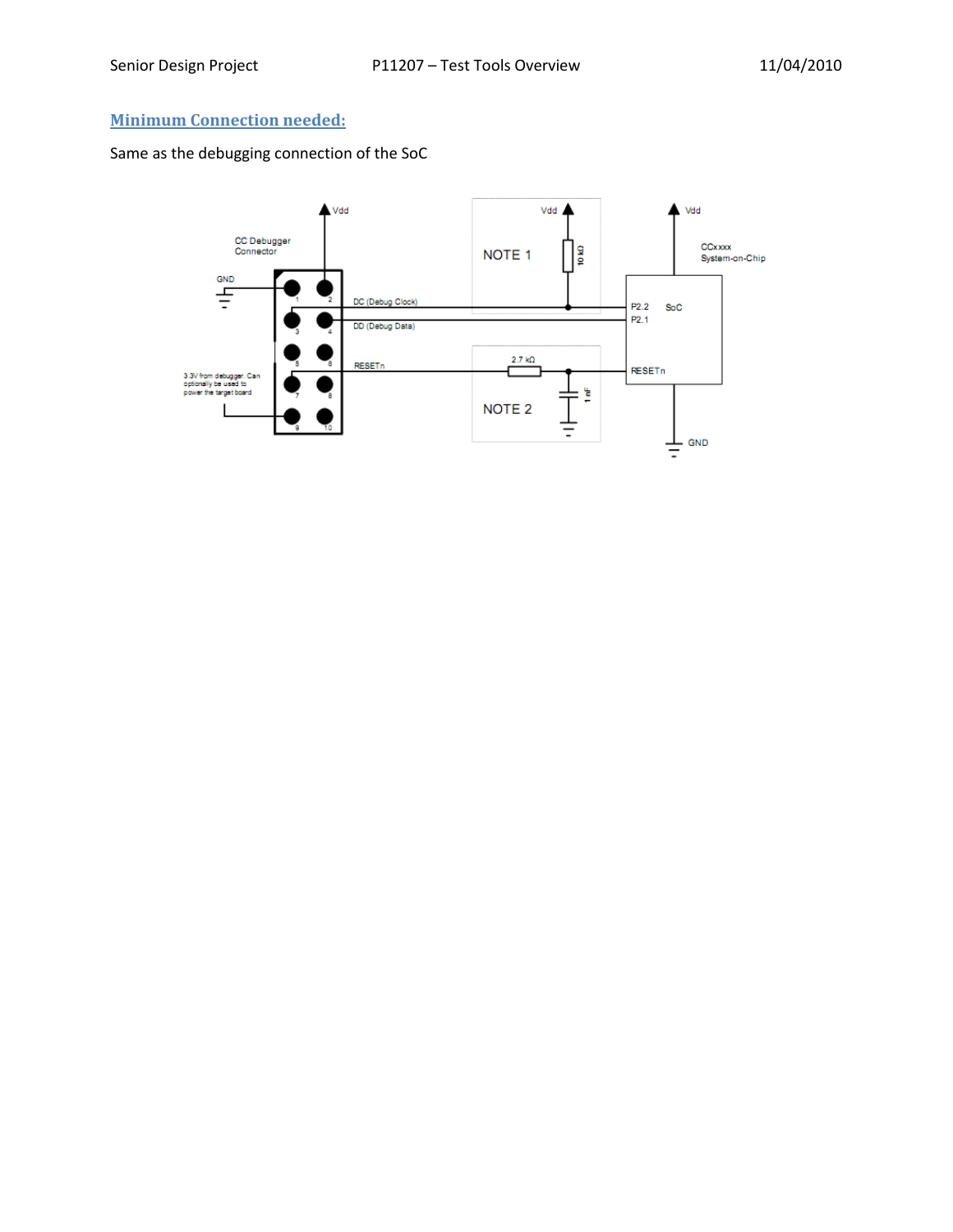### **Testing Tool: SmartRF Protocol Packet Sniffer**

The Packet Sniffer is a PC software application used to display and store RF packets captured with a listening RF Device. The RF Device is connected to the PC via USB. Various RF protocols are supported. The Packet Sniffer filters and decodes packets and displays them in a convenient way, with options for filtering and storage to a binary file format.

| Texas Instruments SmartRF Packet Sniffer IEEE 802.15.4 MAC and ZigBee 2006                                                |                   |         |             |                  |                                                              |              |   |                       |                      |                      |                          |                                          |                                        |                      |               |   |
|---------------------------------------------------------------------------------------------------------------------------|-------------------|---------|-------------|------------------|--------------------------------------------------------------|--------------|---|-----------------------|----------------------|----------------------|--------------------------|------------------------------------------|----------------------------------------|----------------------|---------------|---|
| File Settings Help                                                                                                        |                   |         |             |                  |                                                              |              |   |                       |                      |                      |                          |                                          |                                        |                      |               |   |
| 工、<br>$\Box$<br>G<br>ZigBee 2006<br>⊖<br>$\lceil$ <sub>a</sub><br>$\mathbf{H}$<br>$\overline{\phantom{a}}$                |                   |         |             |                  |                                                              |              |   |                       |                      |                      |                          |                                          |                                        |                      |               |   |
| P.nbr.                                                                                                                    | Time (ms)         |         | Length      |                  | <b>Frame control field</b>                                   |              |   | Sequence              |                      | <b>RSSI</b><br>(dBm) | <b>FCS</b>               |                                          |                                        |                      |               | ⋏ |
| <b>RX</b><br>179                                                                                                          | $+0$<br>$= 0$     |         | 5           | ACK<br>n         | Type Sec Pnd Ack.reg PAN compr<br>n.<br>n.                   | 0.           |   | number<br>0xCE        |                      | $-74$                | 0K                       |                                          |                                        |                      |               |   |
| P.nbr.<br>Time (ms)<br><b>Frame control field</b><br>Sequence<br>Dest.<br>Dest.<br>Source<br><b>MAC</b> payload<br>Length |                   |         |             |                  |                                                              |              |   |                       |                      |                      |                          |                                          |                                        |                      |               |   |
| RX<br>180                                                                                                                 | $+0$<br>$= 0$     | 29      | DATA        | $^{\circ}$<br>o. | Type Sec Pnd Ack.req PAN compr<br>1                          |              |   | number<br>0x21        | PAN<br>0x00AC        |                      | <b>Address</b><br>0x6060 | <b>Address</b><br>0x0006                 | 5B OF 6E OB 01 07<br>OE 06 07 10 5D 01 |                      |               |   |
| P.nbr.<br>Time (ms)<br>Frame control field<br>Sequence<br>RSSI                                                            |                   |         |             |                  |                                                              |              |   |                       |                      |                      |                          |                                          |                                        |                      |               |   |
| <b>RX</b><br>181                                                                                                          | $+0$<br>$= 0$     |         | Length<br>5 | ACK<br>o         | Type Sec Pnd Ack.req PAN compr<br>ō<br>ō                     | o            |   | number<br>0x21        |                      | (dBm)<br>$-79$       | <b>FCS</b><br>0K         |                                          |                                        |                      |               |   |
| P.nbr.                                                                                                                    | Time (ms)         |         |             |                  | <b>Frame control field</b>                                   |              |   | Sequence              | Dest.                |                      | Dest.                    | Source                                   |                                        | <b>MAC</b> payload   |               |   |
| RX.                                                                                                                       | $+0$              | Length  |             |                  | Type Sec Pnd Ack.reg PAN compr                               |              |   | number                | PAN                  |                      | <b>Address</b>           | <b>Address</b>                           | 48 00 01 00 00 00                      |                      |               |   |
| 182                                                                                                                       | $= 0$             | 27      | DATA        | $\sqrt{2}$<br>0  | $\mathbf{1}$                                                 | $\mathbf{1}$ |   | 0xCF                  | 0x00AC               |                      | 0x0001                   | 0x0000                                   | 02 01 01 00 10 OF                      |                      |               |   |
| P.nbr.<br><b>RX</b>                                                                                                       | Time (ms)<br>$+0$ |         | Length      |                  | <b>Frame control field</b><br>Type Sec Pnd Ack.reg PAN compr |              |   | Sequence<br>number    |                      | RSSI<br>(dBm)        | <b>FCS</b>               |                                          |                                        |                      |               |   |
| 183                                                                                                                       | $= 0$             |         | 5           | ACK<br>$\Omega$  | 0<br>o                                                       | 0.           |   | 0xCF                  |                      | $-78$                | 0K                       |                                          |                                        |                      |               |   |
| P.nbr.<br>RX                                                                                                              | Time (ms)<br>$+0$ | Length  |             |                  | <b>Frame control field</b><br>Type Sec Pnd Ack.req PAN compr |              |   | Sequence<br>number    | Dest.<br>PAN         |                      | Dest.<br><b>Address</b>  | <b>Beacon request</b>                    |                                        | <b>RSSI</b><br>(dBm) | <b>FCS</b>    |   |
| 184                                                                                                                       | $= 0$             | 10      | CMD         | o<br>n           | n                                                            | $\Omega$     |   | 0xFD                  | 0xFFFF               |                      | 0xFFFF                   |                                          |                                        | $-76$                | 0K            |   |
| P.nbr.                                                                                                                    | Time (ms)         | Lenath  |             |                  | <b>Frame control field</b>                                   |              |   | Sequence              | Source               |                      | Source                   |                                          | <b>Superframe specification</b>        |                      |               |   |
| RX<br>185                                                                                                                 | $+0$<br>$= 0$     | 24      | BCN         | o<br>n           | Type Sec Pnd Ack.reg PAN compr<br>o                          | n            |   | number<br>0x79        | PAN<br>0x00AC        |                      | <b>Address</b><br>0x0000 | BO SO F. CAP BLE Coord Assoc<br>15 15 15 | o                                      | 1                    |               |   |
| P.nbr.                                                                                                                    | Time (ms)         | Length  |             |                  | Frame control field                                          |              |   | Sequence              | Dest.                |                      | Dest.                    |                                          |                                        | <b>RSSI</b>          | <b>FCS</b>    |   |
| <b>RX</b><br>186                                                                                                          | $+0$<br>$= 0$     | 10      | CMD         | o<br>0           | Type Sec Pnd Ack.reg PAN compr<br>o                          | 0            |   | number<br><b>OXFE</b> | PAN<br><b>OXFFFF</b> |                      | <b>Address</b><br>0xFFFF | <b>Beacon request</b>                    |                                        | (dBm)<br>$-74$       | 0K            |   |
| $\leftarrow$                                                                                                              |                   |         |             |                  |                                                              |              |   |                       |                      |                      |                          |                                          |                                        |                      | $\rightarrow$ |   |
|                                                                                                                           |                   |         |             |                  |                                                              |              |   |                       |                      |                      |                          |                                          |                                        |                      |               |   |
| Capturing device   Radio Configuration   Select fields   Packet details   Address book   Display filter   Time line       |                   |         |             |                  |                                                              |              |   |                       |                      |                      |                          |                                          |                                        |                      |               |   |
| SOURCE<br>Unregistered/broadcast III II                                                                                   |                   | $<-148$ |             |                  |                                                              |              |   |                       |                      |                      |                          |                                          |                                        |                      | $270 -$       |   |
| Auto-registered 0<br>Auto-registered 1                                                                                    |                   | ٠       | .           | ш<br>٠           | п                                                            |              | ш |                       |                      |                      |                          |                                          |                                        |                      |               |   |
| Auto-registered 2<br>Auto-registered 3                                                                                    |                   |         |             |                  |                                                              |              |   |                       |                      |                      |                          | _________________________                |                                        |                      |               |   |
|                                                                                                                           |                   |         |             |                  |                                                              |              |   |                       |                      |                      |                          |                                          |                                        |                      |               |   |
|                                                                                                                           |                   |         |             |                  |                                                              |              |   |                       |                      |                      |                          |                                          |                                        |                      |               |   |
|                                                                                                                           |                   |         |             |                  |                                                              |              |   |                       |                      |                      |                          |                                          |                                        |                      |               |   |
|                                                                                                                           |                   |         |             |                  |                                                              |              |   |                       |                      |                      |                          |                                          |                                        |                      |               |   |
| ≺                                                                                                                         |                   |         |             |                  |                                                              |              |   |                       |                      |                      |                          |                                          |                                        |                      | $\rightarrow$ |   |

#### **Features**

- Free Software
- Packet sniffer for Bluetooth® low energy networks.
- Packet sniffer for ZigBee and IEEE 802.15.4 networks.
- Packet sniffer for RF4CE networks.
- Packet sniffer for SimpliciTI™ networks.
- Packet sniffer for Generic protocols (raw packet data).
- Save/Open file with captured packets.
- Select fields to be displayed and hidden.
- Filtering of packets to be displayed.
- Packet details by display of raw data received by the radio.
- Accurate timestamping of received packets.
- Address book with list of all known nodes in the network.